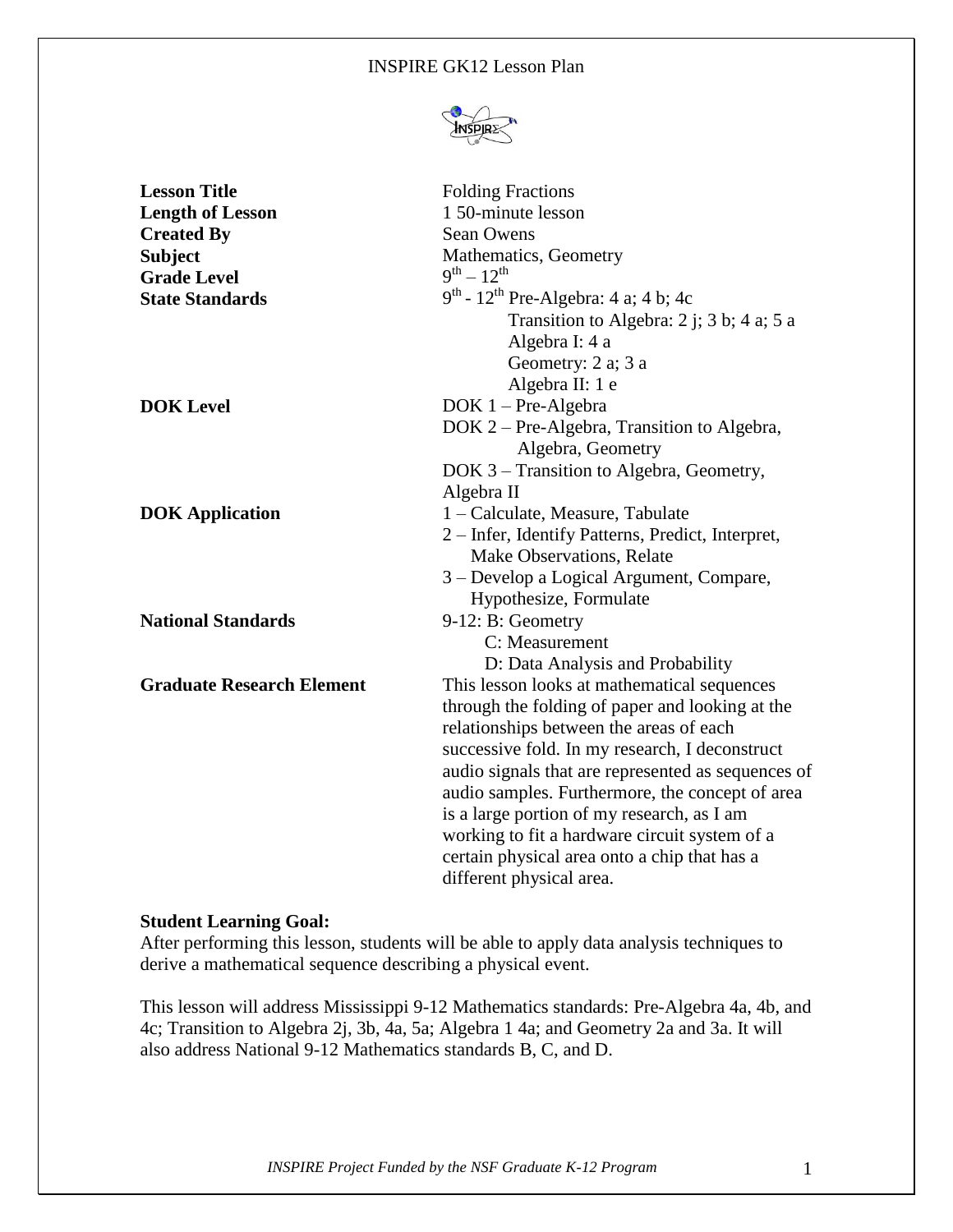

State Standards: 9<sup>th</sup> – 12<sup>th</sup> Mathematics

Pre-Algebra – 4a: Solve real-world application problems that include length, area, perimeter, and circumference using standard measurements.

Pre-Algebra – 4b: Develop, analyze, and explain methods for solving problems involving proportions, such as scaling and finding equivalent ratios.

Pre-Algebra – 4c: Use formulas and/or appropriate measuring tools to find length and angle measures (to appropriate levels of precision), perimeter, area, volume, and surface area of polygons, circles, spheres, cones, pyramids, and composite or irregular figures.

Transition to Algebra  $-2j$ : Apply ratios and use proportional reasoning to solve real-world algebraic problems.

Transition to Algebra – 3b: Apply proportional reasoning to determine similar figures and find unknown measures.

Transition to Algebra – 4a: Solve real-world problems involving measurements (i.e., circumference, perimeter, area, volume, distance, temperature, etc.).

Transition to Algebra – 5a: Construct graphs, make predictions, and draw conclusions from tables, line graphs, and scatter plots.

Algebra I – 4a: Solve real-world problems involving formulas for perimeter, area, distance, and rate.

Geometry – 2a: Represent data from geometric and real-world contexts with expressions, formulas, tables, charts, graphs, relations, and functions.

Geometry – 3a: Use inductive reasoning to make conjectures and deductive reasoning to make valid conclusions.

Algebra  $II - Ie$ : Solve applications and problems in mathematical settings involving arithmetic and geometric sequences and series.

# National Standards: 9<sup>th</sup> – 12<sup>th</sup> Mathematics

B (Geometry):

 Analyze characteristics and properties of two- and three-dimensional geometric shapes and develop mathematical arguments about geometric relationships.

 Apply transformations and use symmetry to analyze mathematical situations. C (Measurement):

 Apply appropriate techniques, tools, and formulas to determine measurements. D (Data Analysis and Probability)

- Formulate questions that can be addressed with data and collect, organize, and display relevant data to answer them.
- Develop and evaluate inferences and predictions that are based on data.

#### **Materials Needed (supplies, hand-outs, resources):**

- Paper  $(8 \frac{1}{2} \times 11)$  or square)
- Handout (See fractions handout.doc)
- Rulers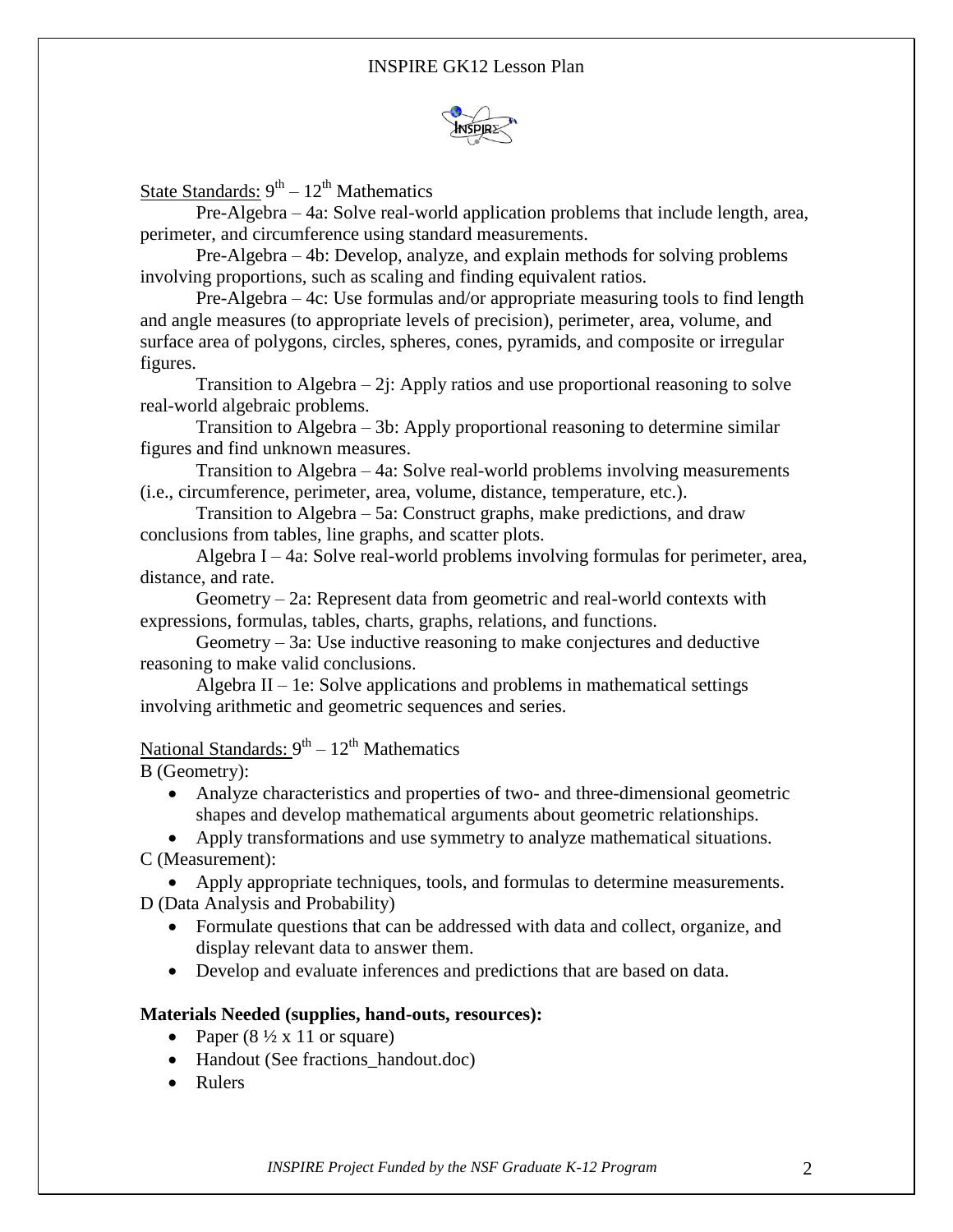## INSPIRE GK12 Lesson Plan



#### **Lesson Performance Task/Assessment:**

Students will successively fold paper and measure the dimensions of the resulting rectangles. The students will record this data and the computed areas in a table. The students will analyze the data collected and hypothesize an expression for the relation of the areas of the paper between numbers of folds. The students will use expression to predict future results.

#### **Lesson Relevance to Performance Task and Students:**

The students will fold and measure area data of a piece of paper to demonstrate and understanding of data collection and analyze the data collected to show their ability to interpret data. The students will hypothesize an expression for the relationship between areas to exhibit their understanding of geometric progression and proportional relationships. Finally, students will use a mathematical expression of a physical event to predict the outcome of future events demonstrating their understanding of mathematical series.

#### **Anticipatory Set/Capture Interest:**

To begin this lesson, the instructor should ask, "Is it possible to fold a piece of paper in half 7 times?" The instructor can then explain how without help it is impossible to fold a piece of paper 7 times. The instructor can then ask, "Why do you think this is the case?" After, the instructor can lead into the guided practice.

#### **Guided Practice:**

During the guided practice, the instructor should give the instructions for the activity: The students should fold the paper in half, alternating the direction each fold, and measure and record the length, width, and area of the paper after each fold for as many folds as they can. The instructor can lead the students through the first fold and data entry if necessary. Then the instructor will tell the students to analyze the data to figure out the relationship between the areas. The instructor will then lead into the independent practice section.

#### **Independent Practice:**

During the independent practice section, the students will fill out the table provided in the handout (see fractions handout.doc) and develop an expression for relating the areas at each fold. The instructor will observe the process and provide individual help as needed. After the appropriate amount of time, the instructor can lead into the discussion and closure section of the lesson.

#### **Remediation and/or Enrichment:**

#### Remediation: Individual IEP

Enrichment: Have the student use the expression developed to compute other facts relating to future folds (e.g., how many layers thick would the paper be after x number of folds?)